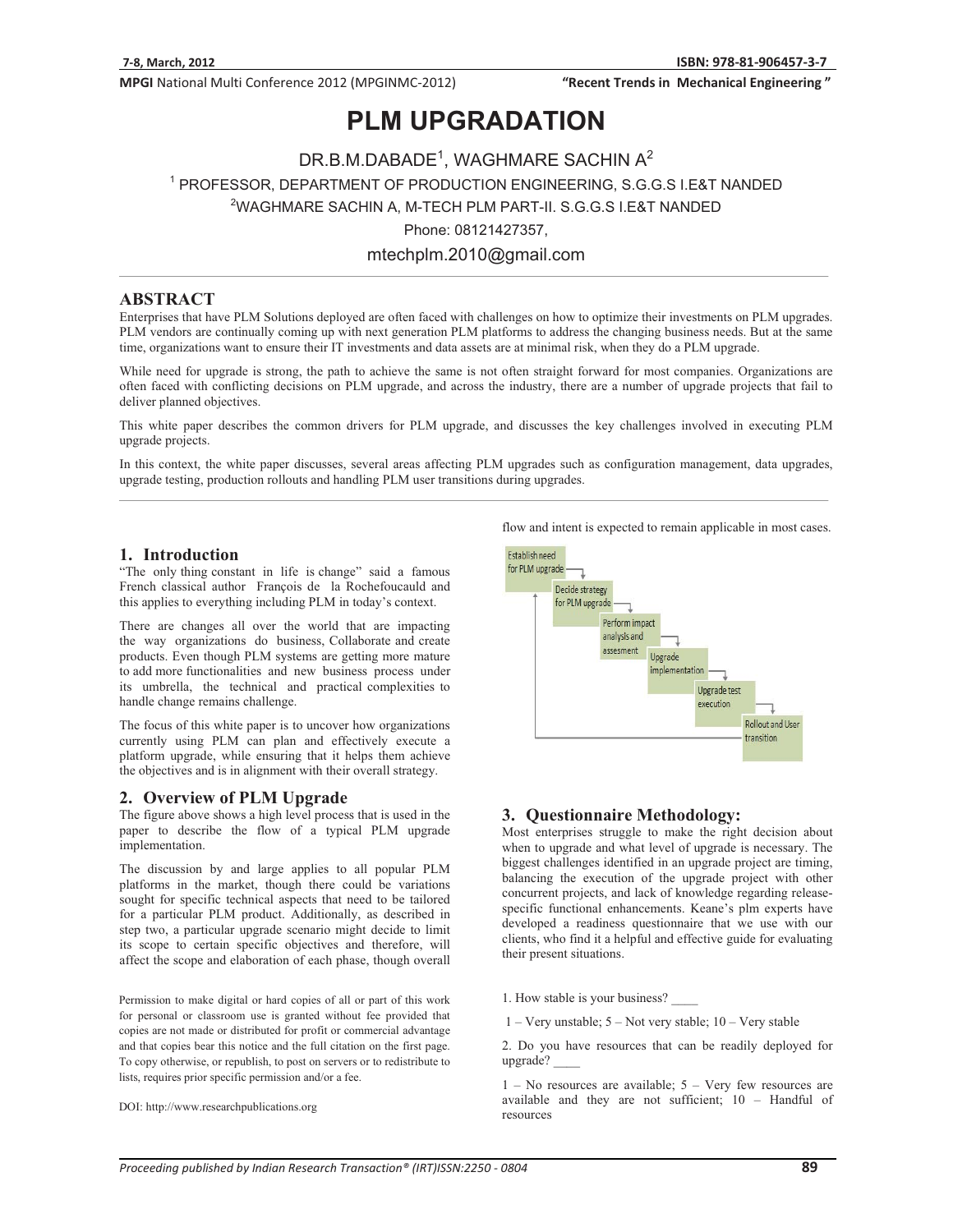3. How frequently do you face problems (such as compatibility issues with specific hardware/ database platforms, performance issues, etc.) in the current ERP product? \_\_\_\_

1 – No such problems encountered; 5 – Encounter problems once in a while; 10 – Encounter problems very frequently

4. What percentage of existing customizations is available as a ready-made solution in the to-be upgraded version? \_\_\_\_

1 – More than 50 percent;  $5 - 10$  to 50 percent;  $10 - 0$  to 10 percent

5. Is the product vendor announcing the withdrawal of support for the current version?

1 – No such announcement; 5 – Withdrawal is announced, but not immediate; 10 – Yes, withdrawal deadlines are nearing

6. Is the current version of the product able to support the regulatory requirements needed for the business? \_\_\_\_

1 – Almost all regulatory requirements are supported; 5 – Yes, but a few regulatory requirements are not supported;  $10 - No$ regulatory requirements are supported

7. How many productive business instances do you have that are to be consolidated? \_\_\_\_

 $1 - 0$  to 2 instances;  $5 - 2$  to 5 instances;  $10 -$ More than 5 instances

8. How many disparate systems must be integrated with the ERP system?

 $1 - None$ ;  $5 - Very few$ ;  $10 - Many$ 

9. What is the tentative ROI on the upgrade methodology?  $\overline{\phantom{a}}$ 

1 – Marginal/ Have not done that exercise yet; 5 – Not great, but acceptable; 10 – High

10. Is adoption of evolving technology trends such as SOA a primary focus for you? \_\_\_\_

 $1 - Yes$ , very much;  $5 - We$  are still debating these issues; 10 – No, we are not focused on this now

11. Is your SAP system volatile and subject to frequent patches/releases/versions? \_\_\_\_

1 – Very stable; 5 – Stable but not very predictable; 10 – Quite, volatile Questions Score

TOTAL SCORE:

*10 – 40*: Upgrade may not be required in the immediate future. The current business needs could be handled in a much more cost-effective way without an upgrade. However, we recommend evaluating the need for upgrade on a periodic basis to ensure that upgrade needs are captured well in advance.

*40 – 75:* Upgrade does not seem to be a compelling need at this point of time. However, there may be certain business needs that are very unique to your business that may drive an upgrade requirement. It is advisable to conduct an evaluation in the light of your future business direction. The objective of your evaluation is to:

Evaluate all possible solutions for the current business problem and arrive at the final decision on whether or not to upgrade immediately

## "Recent Trends in Mechanical Engineering"

## Define the symptoms to be monitored should

## an upgrade be deferred

*Above 75*: Upgrade may be required in the immediate future. It is advisable to conduct an extensive evaluation of the IT landscape to identify how well it is aligned with the long-term goals of your organization. The evaluation should also help to identify:

The best upgrade strategy

The right vendor (if outsourcing is considered)

Break-even period for return on your upgrade investment

## **4. Establishing the need for PLM upgrade**

PLM is no different than any other enterprise IT systems. Before embarking on the upgrade, the key point is to be able to determine the need for PLM upgrade and articulate the objectives of PLM upgrade.



**Fig: Common drivers for PLM Upgrade** 

PLM users look for upgrade for several reasons. The following section contains the typical reasons organization essentially look to perform PLM upgrades:

## **4.1 Leveraging new solutions in next generation PLM platforms**

As PLM vendors evolve to add more vertical specific solutions and accelerators, businesses want to leverage additional capabilities that did not exist, few versions earlier.

### **For example:**

New PLM platform comes with enhanced user interface components, or performance enhancements that provides great user experiences, impacting productivity and usability of the system

Compliance Management solution built to support specific regulatory strictures that is available only in a future or specific release of PLM could drive users to upgrade.

## **4.2 Resolving issues in current PLM deployments**

Large PLM implementations have variety of issues in areas of performance, sustainability, maintainability and stability.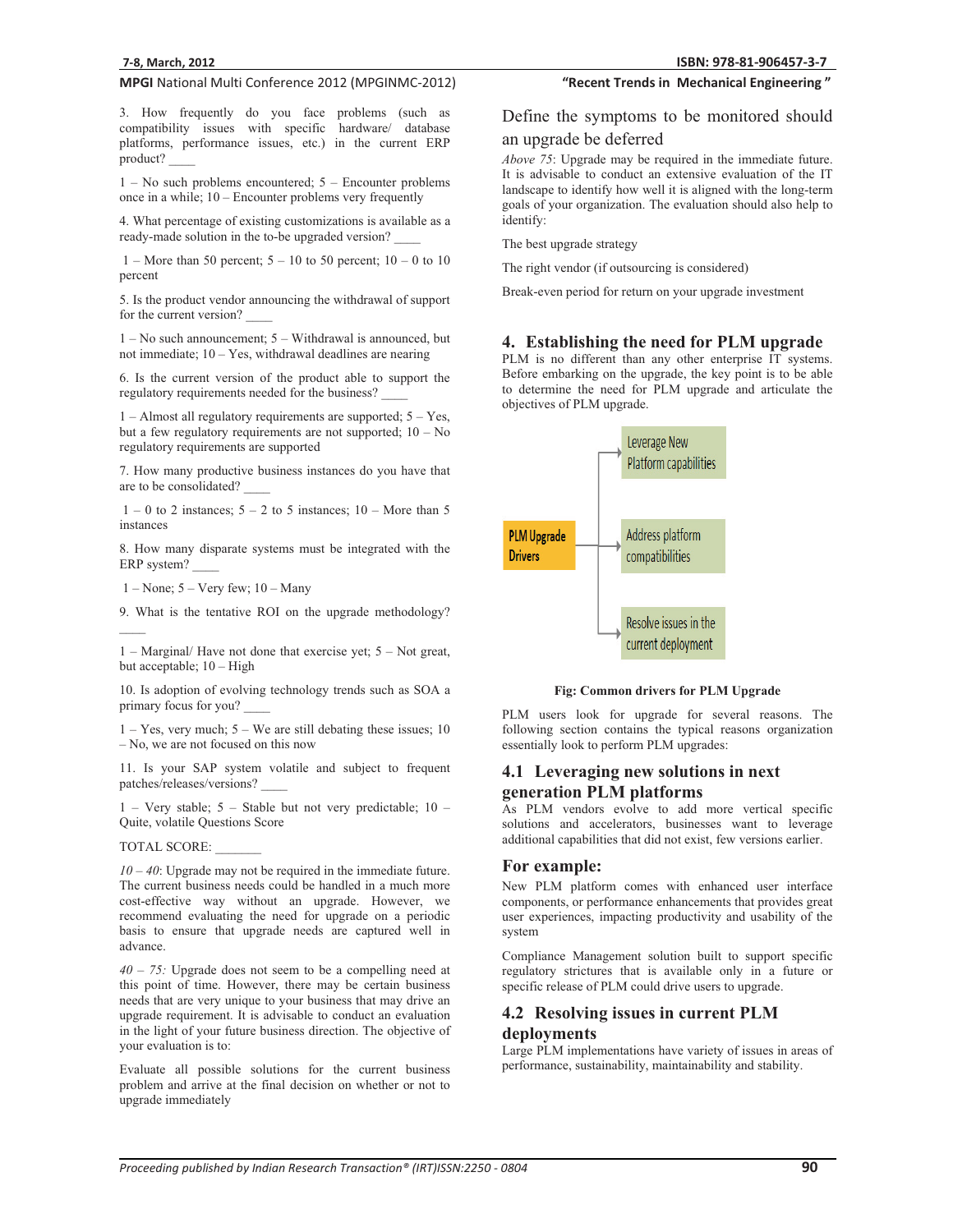This could be due to the gaps in earlier implementations or underlying technology platforms that did not have the capabilities to efficiently address business requirements

## **For example:**

Next generation PLM platform uses new technology to efficiently access CAD files over a distributed and collaborative environment. PLM business users currently have burning issues with CAD file performance, and need to address it via upgrade

Another common issue is the custom solution deployed is not in line with the best practices available from the PLM vendor, making it extremely hard to maintain. Organizations want to streamline their implementations so that IT Support and future upgrades are less painful

### **4.3 Addressing platform incompatibilities**

Getting away from old unsupported platforms, often force PLM upgrade. Underlying software and hardware platforms keep evolving and organizations fear running their critical PLM systems on old and unsupported platform versions.

## **For example:**

User community's desire to use a new version of a CAD tool that is supported only on latest PLM platform, requires the business to upgrade

Corporate IT decides that the enterprise should retire old version of database organization - wide and hence, needs to upgrade to the latest supported database

Since PLM systems are very much integrated with other Enterprise IT systems, a scenario where interconnected piece of software or system, be it ERP or custom integration gets upgraded, might force the PLM to be upgraded as well.

## **5. Deciding the PLM upgrade strategy**

Once the upgrade objectives are determined it is important to decide upon the strategy that will be adopted to achieve the objectives.

## **5.1 Fundamental PLM upgrade strategies are:**

#### *5.1.1.1 Plain upgrade*

Sometimes the need is to perform PLM upgrade is with a specific objective. For example, to use a specific version of a CAD Tool supported by latest version of PLM release

In this case, the upgrade project is not very focused on leveraging the new PLM software version's benefits, but to address the compatibilities. This type of upgrade is done with minimal effort and change, since the execution is part of the extended maintenance activity.

Only essential components are upgraded, and the goal is to retain all the customizations in the current system, and only fix the broken portions of applications. 8 Getting ready for PLM

### *5.1.1.2 Comprehensive upgrade*

The comprehensive upgrade approach looks at all PLM system components with the objective to migrate custom applications towards OOTB applications, aligning customizations with best practices, resolving issues in data, performance, applications, infrastructure , etc.

Instead of keeping things as is, the goal here is to make the system more robust, maintainable, and address issues in current system.

"Recent Trends in Mechanical Engineering"

Another option which some organizations might leverage is "Hybrid Approach" wherein for certain PLM applications areas they opt for a comprehensive upgrade, while in remaining areas a quick or plain upgrade.

## **5.2 Selecting the upgrade strategy**

Each option has associated pros and cons in terms of cost of upgrade and benefits organizations will derive by adopting a specific approach. The actual strategy would require a detailed assessment of the PLM system from both functional and technical point of view.

Even though majority of the discussion in the paper is written considering comprehensive upgrade, many strategies will still apply irrespective of the upgrade approach selected.

For example:

Customer had a large heavily - customized PLM application on an earlier version that had issues in performance and maintainability. Since the time application was developed, there were several changes in the underlying PLM product that improved usability, configurability and extensibility.

The approach taken was to perform a comprehensive upgrade in the highly customized areas of application, to revamp and re factor the application code and schema. Other applications areas that did not change much had a simple upgrade.

## **5.3 Selecting the right PLM implementation partner**

In many cases there is a wide gap in what the PLM product vendor advertises as capabilities of new releases, and the value an upgrade can actually bring to the customer. Customers in such a dilemma can ensure this gap gets addressed, and the upgrade brings the right benefit by seeking appropriate external help.

PLM implementation partners who have wide range of experience across industries in implementing PLM could assist customer's right from the initial assessment phase, through to implementation, migrations and rollout.

## **5.4 Performing upgrade assessment and impact analysis**

The purpose of assessment is to analyse the impact of upgrade in terms of fitment of the new functionality it brings, infrastructure components, changes in user experience, and also to find out the consequences of PLM upgrade to overall system architecture. The assessment process is important as it will drive the overall success of program.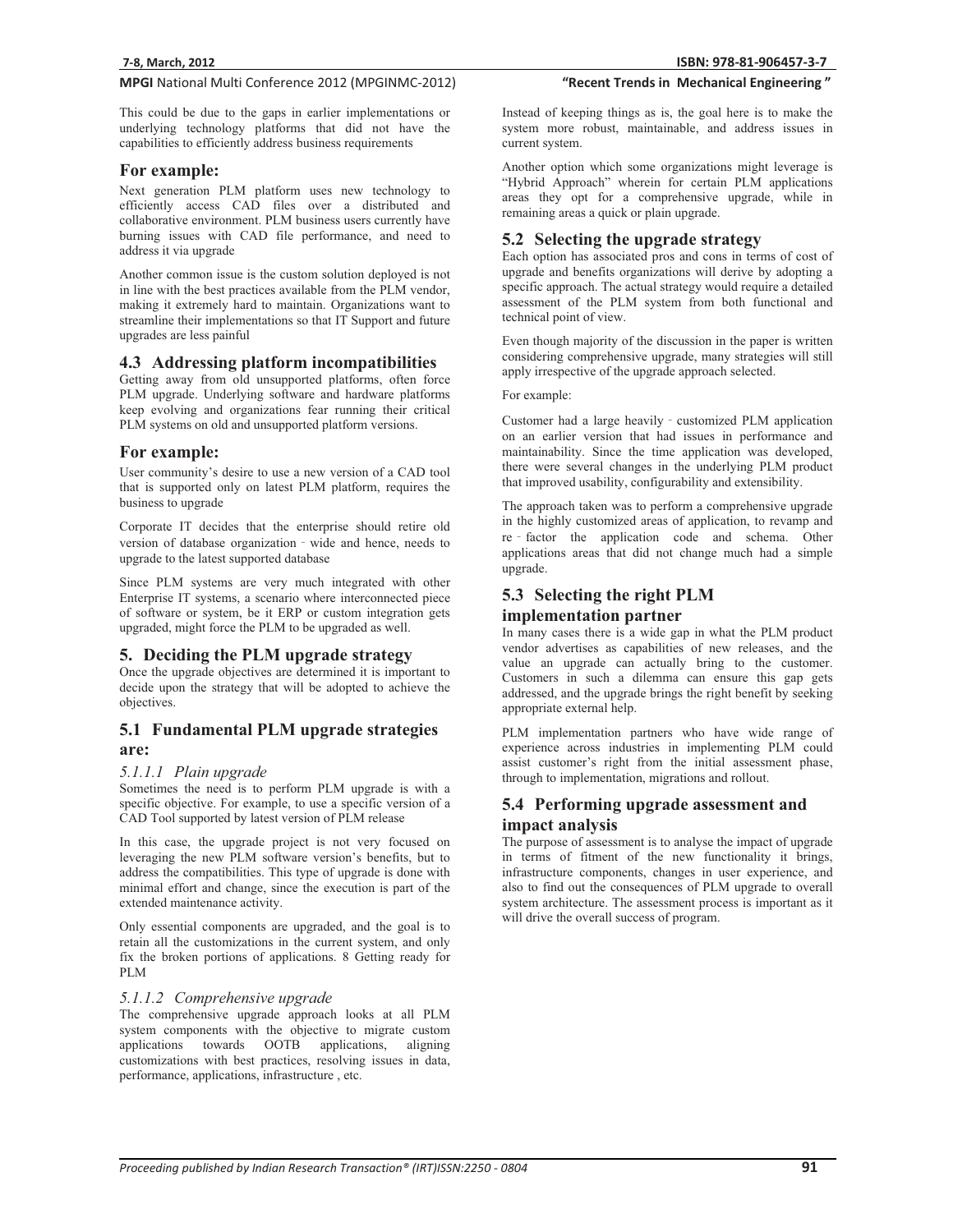## **5.5 Critical elements of PLM upgrade project execution**



The execution of upgrade project is little different than any other software development projects due to two reasons.

*Concurrent projects:* First of all there could be multiple projects or production fixes going on in the PLM system. For example, there could be planned releases of different modules happening soon after the upgrade project.

*Data handling:* Secondly upgrade projects, depending on the scope and strategy, could bring about significant impact on the data.

Both these aspects are discussed in detail in following sections. The first section, Code and configuration management in PLM upgrade discusses the challenges during the upgrade project implementation; while the second, PLM data upgrade strategies uncovers all the possible scenarios that can occur when performing a PLM upgrade.

Code and configuration management in PLM upgrade

The upgrade project has to ensure that code merging is done, to ensure that none of the current functionalities of the deployed system, or from the new release gets inadvertently overridden. The second challenge is that during the length of upgrade project, production fixes or some other enhancements requests could run in parallel.

If a company opts for a comprehensive upgrade, then configuration and build management becomes all the more critical, since the team would need to develop rules and guidelines on how different teams will manage configurations, and resolve conflicts.

Typical custom codes merge process

Example: Upgrade from an ENOVIA PLM system version 10.6 to 10.8 will look like the figure below Typical PLM implementations have following code elements

Custom Source Code (example Java, JSP, JS files)

OOTB Source Code

 Custom Configurations (Properties, UI Configurations, etc)

OOTB Configurations

#### **81-906457-3-7**

"Recent Trends in Mechanical Engineering"

## **5.6 Handling PLM data during an upgrade project**

Key considerations involved in PLM data upgrade are:

PLM data is the most critical asset for the deployed PLM system, and organizations should ensure that the upgrade process does not affect the data integrity in any way. Therefore, it is important to ensure that the upgrade process is traceable, and has verification points at each step to ensure data integrity.

Many companies would want to address the data corrections and schema optimizations that can be achieved as a part of a comprehensive upgrade. The goal could be to  $re$  - engineer data model or correct data issues as part of upgrade.

PLM data upgrade process is a multi - step process, and complexity could vary depending on difference in data in the source and target system.

Following diagram illustrates the typical stages involved in PLM upgrade.

## **Essential considerations in PLM upgrade testing**

In context of PLM upgrade there are multiple changes involved like changes to code, schema and data. The impact of upgrade project can be huge from application usage and data perspective. Hence, systematic planning and execution of test

plans is a very important phase of the project.



## **5.7 Functional tests**

Functionalities that are newly introduced as part of upgrade implementation need to be thoroughly tested. Test plans need to be developed in order to validate that expected behaviour matches the intended functional specifications.

### **5.8 Regression tests**

Regression tests are an important part of upgrade testing, and can be broadly classified into following areas:

Existing functions with changes: Functionalities that have undergone changes in implementation during upgrade.

Modified functionality needs to be thoroughly tested with revised test plans that address the changed functionality or behaviour.

Existing functions without changes: Functionalities that have not undergone any changes. Even though impact is expected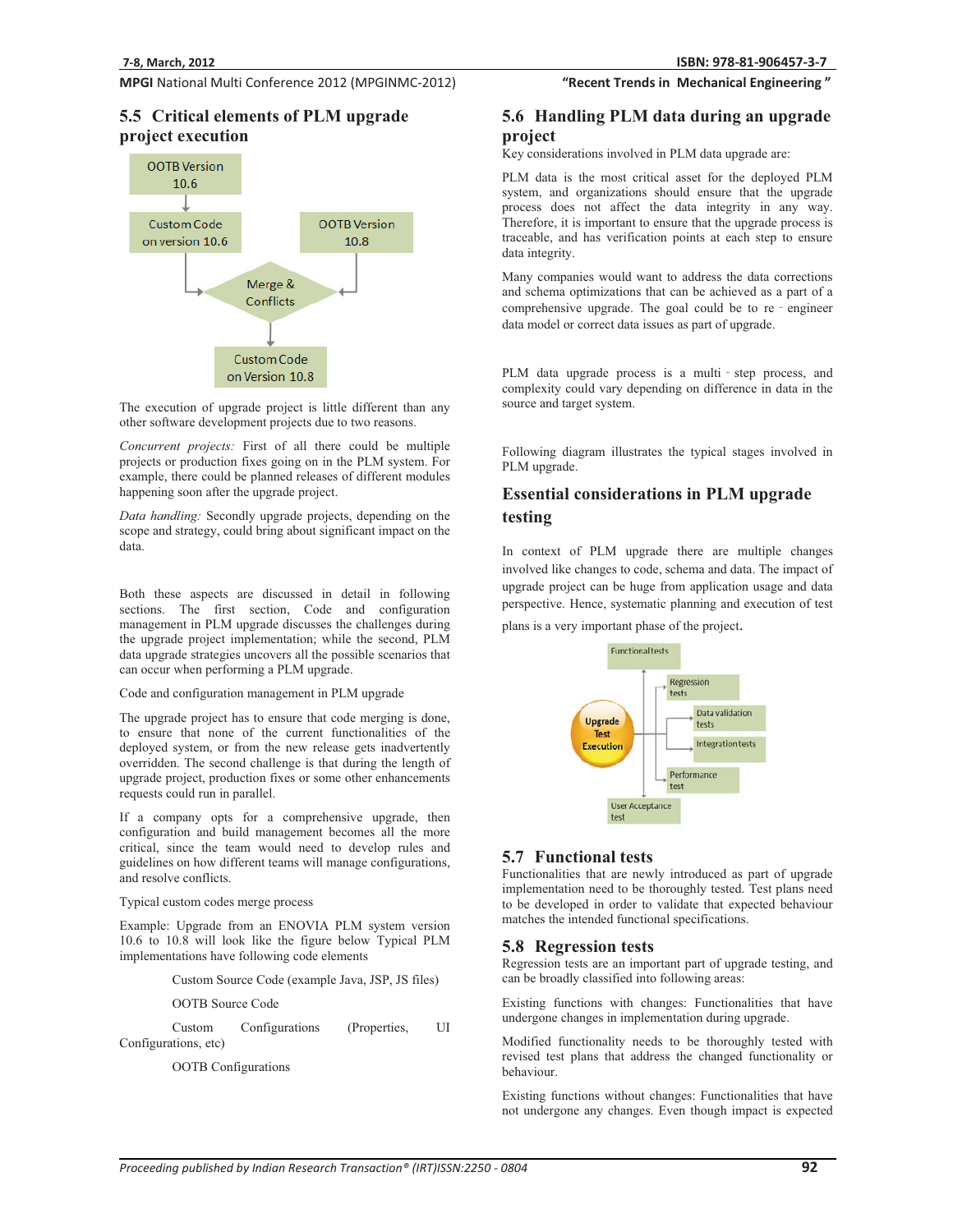to be minimal, still first level regression tests are required to confirm things are working as expected.

### **5.9 Data validation tests**

Validation tools: In case the upgrade involves significant changes to schema, devise post migration tests that validate or confirm migrations are completed successfully. The tools, which perform the migrations, might be extended to handle validations and create reports that depict changes.

Error handling: Additionally, migration and upgrade process needs to ensure proper error handling at every stage, and report errors to ensure the team is aware of any issues during upgrade.

#### **5.10 Integration tests**

In case the upgrade involves PLM interfaces with external systems as ERP or other custom collaborations, then tests designed to validate PLM integrations with external systems must be undertaken.

Depending on the kind of upgrade, the integration might not need to be upgraded. It is important to test these integrations in the upgraded development and staging environments prior to rollout.

## **5.11 Performance tests**

Performance is a critical aspect for any IT system and natural expectation is that upon upgrade the newer system should be faster and better than what was before.

In case of PLM upgrades there could be several aspects that can impact performance. Changes in underlying PLM platform could be in form of newer algorithms at API layer or improvements in caching at different layers etc. On the other hand things such as database tuning or application server settings in the new environment if not handled, can adversely impact performance of upgraded setup.

So it becomes critical to benchmark performance on the current environment and conduct performance tests on production equivalent hardware in the new upgraded environment.

Many times it requires extra level of tuning on databases and application servers in upgraded environment. Very often we hear statements like "This was running fast earlier... With better hardware and software it is surprisingly slower". A detailed discussion in performance tuning is beyond the scope of this paper. However, it is important that critical parameters like memory settings, thread pool sizes, connection pools, etc. are set correctly in the upgraded environment. Also, benchmarking the current performance vis $-\dot{a}$ <sup>-</sup>vis the upgraded system is essential to troubleshoot performance issues.

### **5.12 User acceptance tests**

User acceptance testing involves validating the upgraded system against the acceptance criteria as defined by the user groups. Early involvement of user representative groups is beneficial for the upgrade project to get inputs on expectations.

Defining the acceptance criteria and test plans

Execution of test plans on staging environment along with performance test results

Classification and prioritization of open issues and performing rollout go - no.

"Recent Trends in Mechanical Engineering"

## **6. Ensuring smooth rollout and user**

## **transition**

Rolling out PLM upgrade can involve a large number of tasks that span across systems, locations and IT groups. Key challenges in rollout are:

To ensure that the rollout happens within schedule constraints, causing minimum disruption to the user community.

Ensure there are certain contingency measures available to handle unforeseen issues.

## **6.1 Rollout planning and preparation**

Based on global usage of PLM and time  $\overline{\ }$  zone variations the rollout window will need to be determined. Based on earlier iterations, the different tasks need to be timed and estimated rollout schedule needs to be prepared.

Long running jobs such as bulk copy of large data, processing of migrations, etc. need to be optimized in earlier iterations to ensure upgrade is executed within the rollout window. 15 Getting ready for PLM

### **6.2 User transition**

Even though PLM upgrade may or may not involve a significant change in the user experiences, early involvement of user groups will ensure easier transition.

Following are few activities that are involved to ensure smooth user transition:

Preparing the training materials highlighting 'what's new' in terms of user experience between the two versions

Updates to the current user guides and related content

Demo of the upgraded platform, prior to release, will help getting inputs on queries to the upgrade team for rollout.

Preparing a list of FAQ and common issues will help address queries on new platform.

Organized Help Desk team that has the support infrastructure and systems working at multiple locations to handle user requests.

#### **7. Conclusion**

- - The paper presented a perspective on several aspects involved in a PLM upgrade.
- - Establishing the need for an upgrade, followed by detailed assessment of process and technology components will ensure PLM upgrade objectives and consequences are determined.
- $\bullet$  Engaging the right implementation partner, who can guide customer in strategizing and executing an upgrade, is critical to ensure achievement of objectives.
- - Well defined process for handling data in PLM upgrade will make sure that data integrity is not compromised at any point of time in the process.
- - Comprehensive testing methodology that includes function, regression, validation and user acceptance